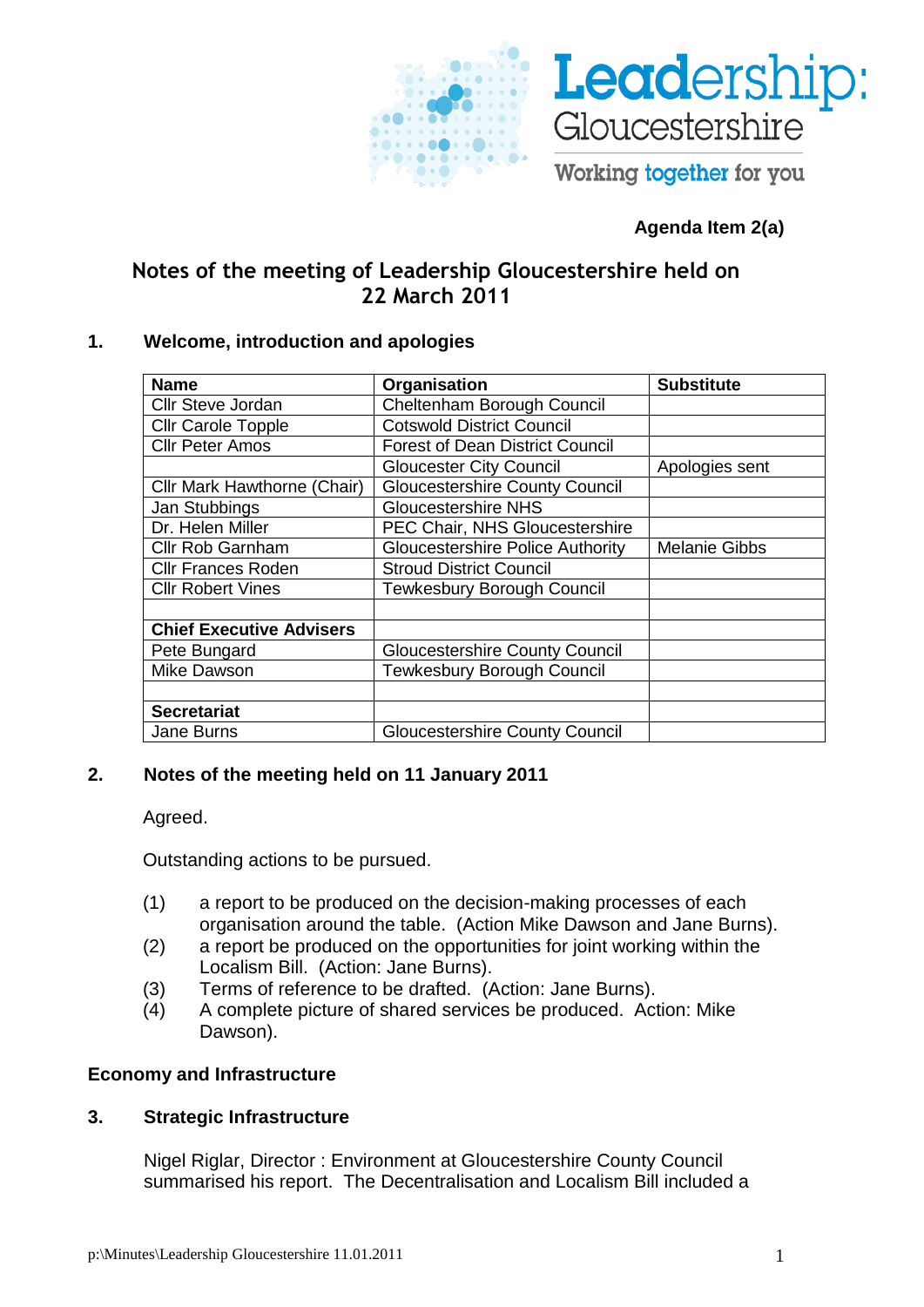number of proposed reforms to the land use planning system. The implications for Gloucestershire were discussed.

The Board accepted the principle of working together and developing a Gloucestershire "family" approach to planning, the Community Infrastructure Levy and the New Homes Bonus.

They recognised and welcomed the work done by officers on the Strategic Infrastructure Development Plan, joint housing forecasts and Joint Core Strategies. They felt that the elected members input should be strengthened with the creation of a steering group. The Group would include District/Borough Council Cabinet leads on planning.

## **Agreed actions:**

- (1) A member-level steering group be established to oversee strategic infrastructure issues. (Action: Mike Dawson\Nigel Riglar).
- (2) Cllr Paul James, Leader, Gloucester City Council, be invited to chair the group (Action Nigel Riglar).
- (3) A report to be brought back to the next meeting (Action: Nigel Riglar).

### **4. Gloucestershire First representation**

The Chief Executive of Gloucestershire First had asked Leadership Gloucestershire to nominate a member to join the new board being created by merging the Gloucestershire Development Company Board and the Gloucestershire First Partnership Board in preparation for the Local Enterprise Partnership requirements.

The existing representative of the Gloucestershire First was Cllr Paul James, who had indicated that he was willing to continue.

Links with Leadership Gloucestershire were vital, given the scale of change and the opportunities for joint working. The representative would be expected to give regular feedback. Cllr Steve Jordan was nominated as the Leadership Gloucestershire representative.

### **Agreed actions:**

- (1) David Owen to be informed of the decision to nominate Cllr. Steve Jordan as the Leadership Gloucestershire representative. (Action: JB).
- (2) The chair of the new Local Enterprise Partnership to be invited to a future meeting of Leadership Gloucestershire. (Action: Mark Hawthorne)

### **Communities**

### **5. New Health and Wellbeing Board**

A paper from Dr. Shona Arora, Joint Director of Public Health sets out the proposals for new statutory Local Health and Wellbeing Boards. They are the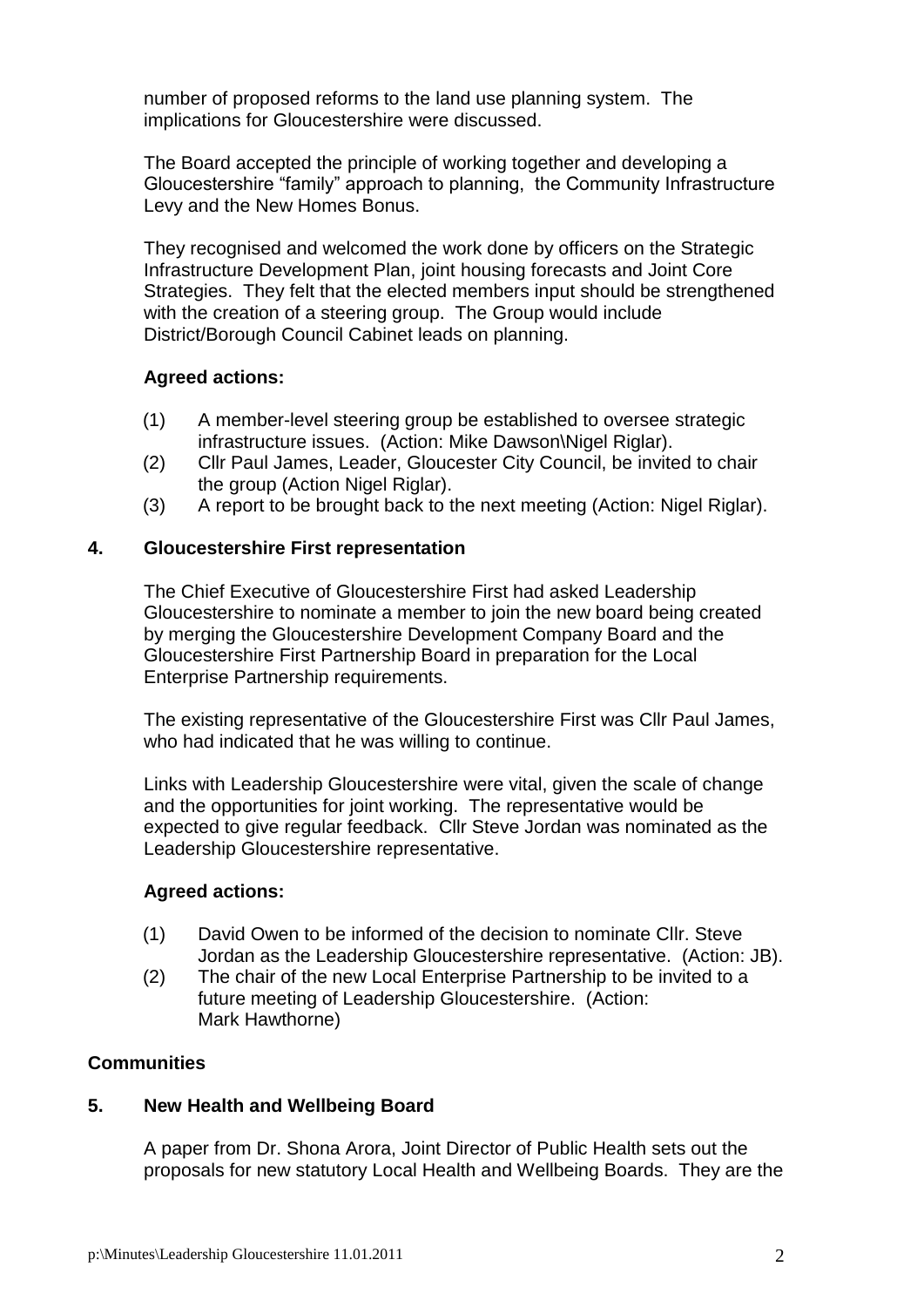means through which Local Authorities will exercise their leadership role in promoting integration of health and social care and bring together all of those organisations who collectively influence health and well-being.

Leadership Gloucestershire was being asked to sponsor a short-life working group to define the scope, membership and other key aspects, so that a shadow LHWB can be established by October 2011. The working group would operate between April and July 2011.

## **Agreed actions**

Leadership Gloucestershire agreed to sponsor the working group and confirmed the membership as follows:-

Cllr Mark Hawthorne (elected Member) Andrew North and Sue Pangbourne (representing district/borough councils) Dr. Helen Miller (GP pathfinder/consortium) Jan Stubbings (Accountable Officer) Directors of Public Health, Community and Adult Care and Children's Services. (Action: JB to inform Shona Arora).

## **6. Engagement Task and Finish Group**

Cllr Frances Roden had agreed to lead the task and finish group, supported by David Hagg and Mike Dawson.

They had met with the VCS Assembly Board on 8 March 2011 to discuss how best to engage them. The Assembly Board still had concerns that they were not directly involved on the new strategic body, Leadership Gloucestershire. However, the dialogue was constructive the following recommendations were agreed:

- The valued support of the VCS for the Gloucestershire Conference organisation will continue through the thematic partnerships
- Set meeting dates for VCS Assembly Board member attendance at Leadership Gloucestershire are not supported as they are not likely to be productive for either body
- Leadership Gloucestershire will identify, from amongst LG membership, a minimum of two "Champions" who will have a considerable interest in and knowledge of the operations of the VCS in Gloucestershire. The LG VCS "champions" will act as two way link points between the VCS and LG and will bring forward VCS issues to LG as appropriate. LG Champions will respond to requests to attend VCS Assembly Board and other VCS meetings.

The task and finish group was also keen to engage with parish and town councils. Discussions would also be taking place with a group of local councils and a future meeting of the group was being arranged for April.

### **Agreed actions:**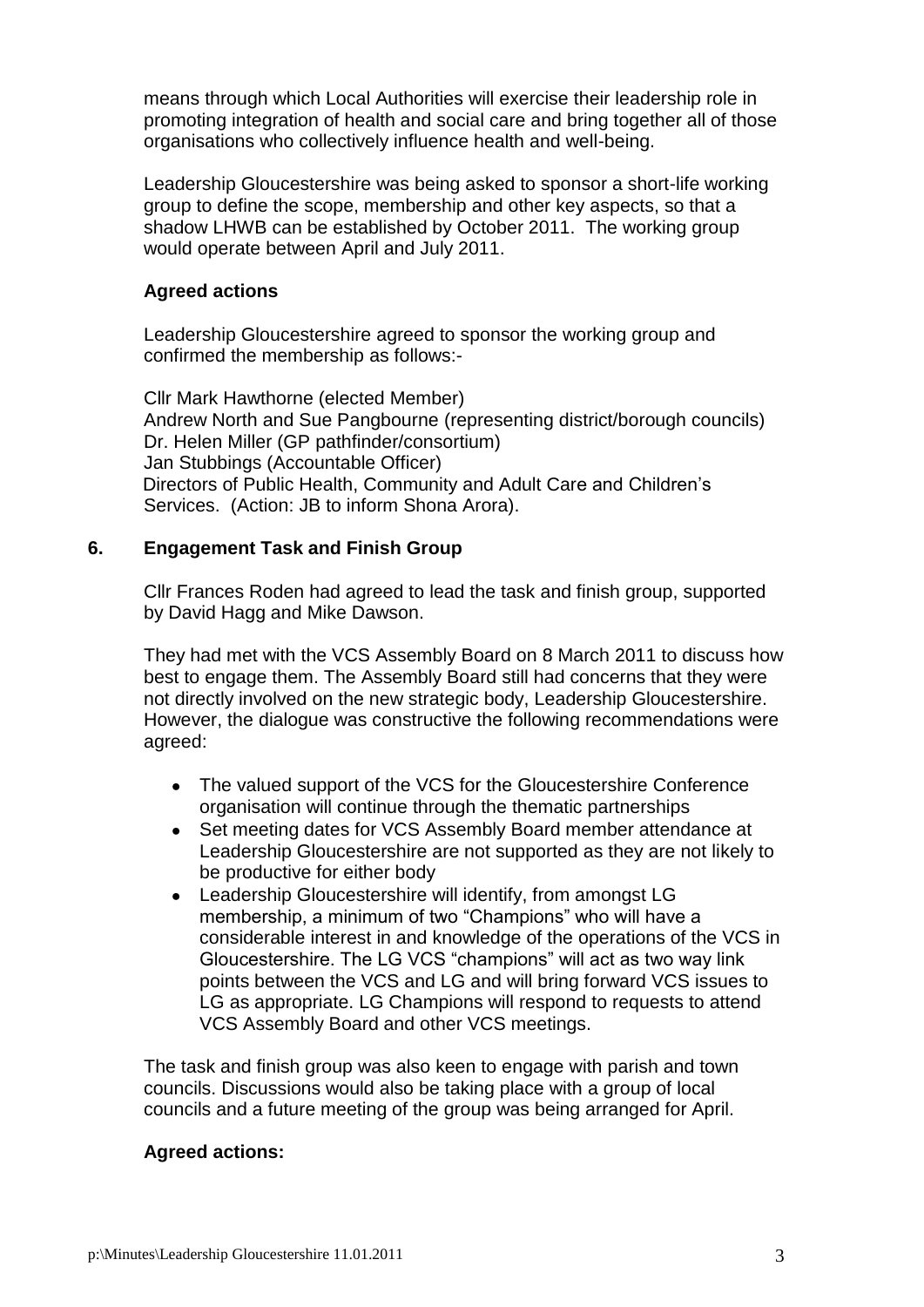- (1) Leadership Gloucestershire support the principle of nominating "Champions" and they will be confirmed after the local elections in May. (Action JB).
- (2) In the meantime, Frances Roden and Jane Burns will act as "Champions" (Action: Mike Dawson to inform VCS Assembly).

## **Corporate Infrastructure**

## **7. Asset Task and Finish Group**

Cllr Steve Jordan had agreed to lead the task and finish group. He presented a summary of progress to date.

One Gloucestershire Estates group already existed so invitations had been extended to the district/borough councils. They had agreed the following actions:

- Aim to have all partner assets logged on a single database by June 2011
- All partners to summarise/circulate own key issues/objectives before the next meeting
- Simple objectives for the Group to be agreed
- Check opportunities to work with central government organisations
- Agreed some areas for possible joint working
- Agreed to meet again in April.

The board welcomed the work and were supportive of the suggested way forward. The following key issues were identified for consideration by the tasks and finish group.

- a collective picture of each organisation's footprint
- a commitment to review each organisation's estates strategies/plans to minimise collateral damage
- to keep a shared property service on the agenda

# **Agreed actions:**

- (1) Leadership Gloucestershire accepted the use of the One Estates Group as the task and finish group. (Action: SJ)
- (2) A report be brought back to the next meeting. (Action SJ).

# **8. Feedback from the planning workshop – 15 March 2011**

The notes of the planning day had been circulated. Comments were invited.

Feedback on the event was positive, particularly in terms of a shared understanding of the national context, an opportunity to take time out to reflect and plan before jumping into action, and a shared understanding of each others' issues and pressures.

Feedback on the facilitator was mostly positive. The style and content were appropriate for a first event.